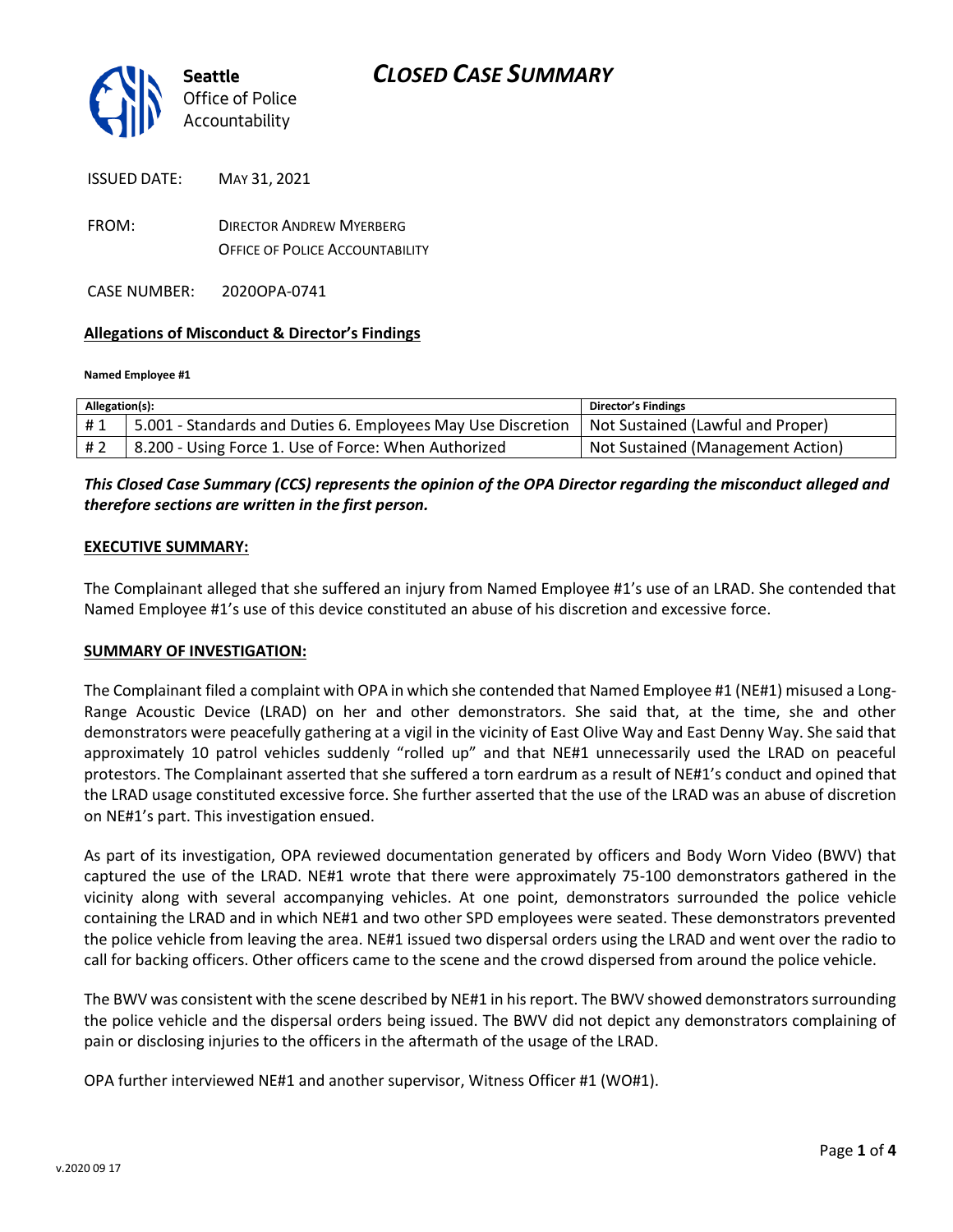# *CLOSED CASE SUMMARY*

OPA CASE NUMBER: 2020OPA-0741

WO#1 told OPA that SPD purchased the LRAD in response to claims that the Department did not have the means to adequately communicate with demonstrators during the past summer's protests. The LRAD was selected because the PA systems ordinarily used by SPD were not effective because they were not loud enough, and the sound did not travel sufficiently. WO#1 said that the LRAD had an "alert" function, which is a loud noise that was purposed to cause discomfort to those in the near vicinity. However, this function was purposefully disabled in the LRAD that SPD purchased and could not be used. As such, the LRAD could not be weaponized. WO#1 explained that the LRAD had three sound settings: green, yellow, and red. For outdoor events, yellow was the preferred setting. WO#1 stated that he was not aware of the LRAD damaging the hearing of individuals when not used in the "alert" function.

NE#1 recalled the demonstration in question and using the LRAD. He said that he was in the front passenger seat of the police vehicle equipped with the LRAD. He stated that he directed that several dispersal orders be given to demonstrators who were surrounding the police vehicle and that the LRAD was used to do so.

NE#1 stated that the LRAD was obtained to make it easier to provide clear orders that were of a sufficient volume so that all demonstrators would be on notice of what was required. NE#1, like WO#1, pointed to shortcomings of SPD's normal PA systems. He said that, prior to purchasing the LRAD, SPD tried mounting a PA system on a patrol vehicle; however, this was difficult to transport and did not really work. As such, the LRAD was obtained.

NE#1 described that the version of the LRAD used by SPD was functionally a louder and more effective PA system. The LRAD dispersed sound in an approximately 30-foot cone. In addition, the LRAD was positioned on top of a vehicle and tilted upwards so that the sound was dispersed over the heads of anyone who might be standing in the vicinity. NE#1 explained that, at its highest level, the sound level emanating from the LRAD was 138 decibels. NE#1 said that, the further the sound traveled, the lower it became, with a reduction of six decibels for every doubling of distance. NE#1 indicated, as a comparison, that the decibel level from a patrol vehicle would be higher than the decibel level of an LRAD at six meters away. NE#1 noted that, while the LRAD could be weaponized to issue an "alert," SPD's LRAD was not programmed to do so and this function had been disabled.

NE#1 asserted that his use of the LRAD was appropriate under the circumstances and was not an abuse of his discretion. He explained that not using the LRAD may have necessitated the application of other more invasive force options to disperse the crowd. He further stated that it was not used as a force tool, especially since it was only activated at the yellow level.

NE#1 additionally told OPA that, given the newness of the LRAD, SPD did not yet have policy or training governing its usage. NE#1 said that such a policy and training was currently in development. NE#1 further explained that the current guiding documents for LRAD usage was its operating manual and other research performed by NE#1 and others.

OPA attempted to interview the Complainant but she did not respond to OPA. The Complainant additionally provided no evidence of where she was located when she was affected by the LRAD or concerning the injuries that she purportedly suffered. Such records would be relevant to establish the veracity of the Complainant's claims, particularly given the information provided by NE#1 regarding the decibel level emitted by the LRAD, how it was positioned, and the manner in which it disperses sound, all of which counter the assertion that it could cause a torn eardrum.



**Seattle**

*Office of Police Accountability*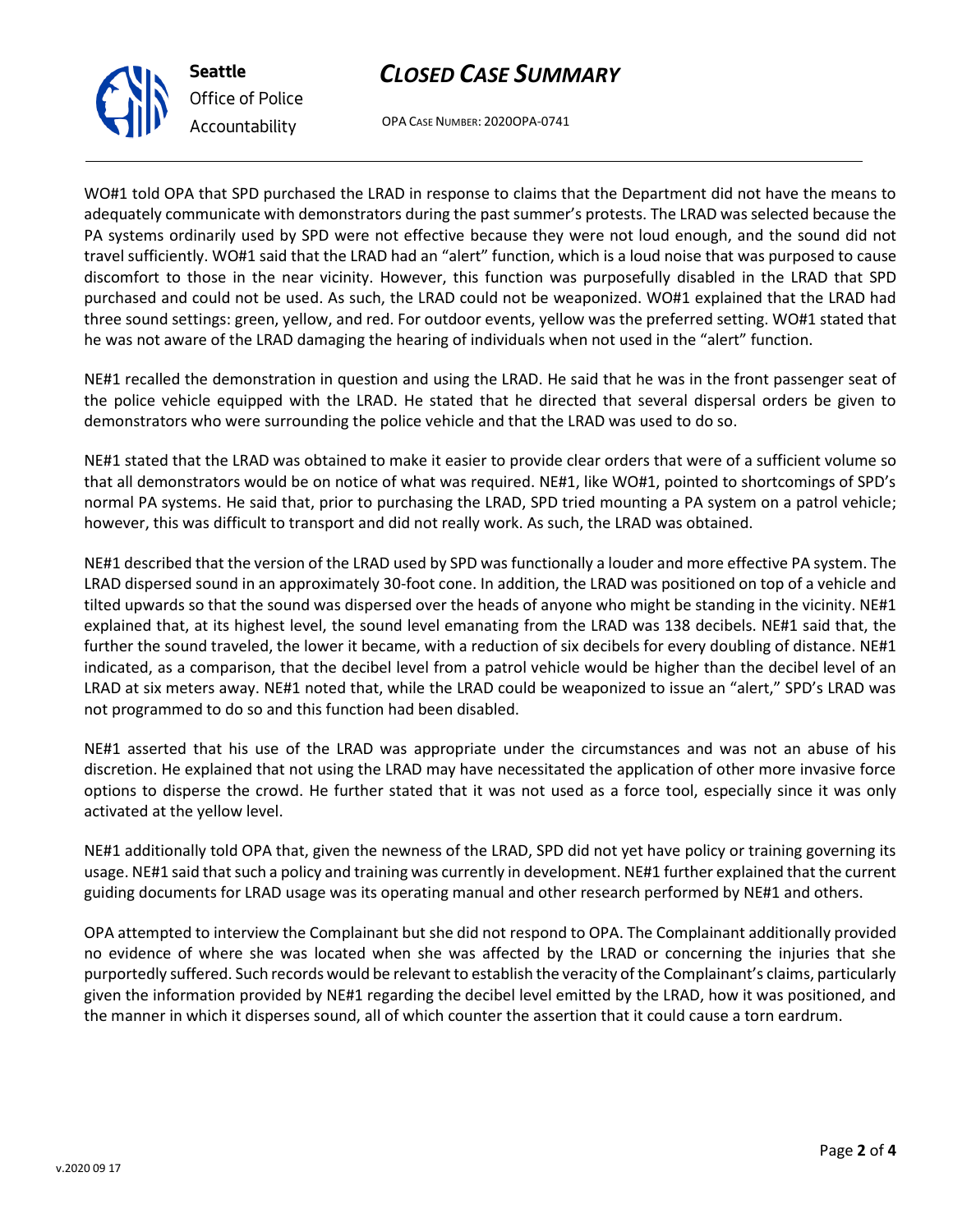

## *CLOSED CASE SUMMARY*

OPA CASE NUMBER: 2020OPA-0741

#### **ANALYSIS AND CONCLUSIONS:**

### **Named Employee #1 - Allegation #1** *5.001 - Standards and Duties 6. Employees May Use Discretion*

As indicated in SPD Policy 5.001-POL-6, "[e]mployees are authorized and expected to use discretion in a reasonable manner consistent with the mission of the department and duties of their office and assignment." This policy further states that "[t]he scope of discretion is proportional to the severity of the crime or public safety issue being addressed." (SPD Policy 5.001-POL-6.)

The Complainant asserted that NE#1 abused his discretion when he used the LRAD during this incident. For several reasons, OPA disagrees.

First, the Complainant's account of what occurred is inconsistent with the facts. For example, the Complainant stated that the demonstrators were peacefully attending a vigil when the LRAD was used to disperse them without reason. However, the Complainant neglected to state, as the video confirms, that protestors had surrounded NE#1's vehicle at the time the dispersal order was given. In some respects, the Complainant's complaint would be more credible had she contended that it was unreasonable to issue the LRAD dispersal order when protestors were so close to the vehicle, but that is not what she said here.

Second, given the actual circumstances of this case – specifically, demonstrators surrounding the vehicle and preventing it from being able to move, it was appropriate to use the LRAD to issue the dispersal orders. This was the entire purpose of the LRAD – to provide clear and loud notice of the requirement to disperse.

Third, even had the Complainant been one of the demonstrators in the immediate vicinity of the vehicle, the cone of sound issued by the LRAD would have gone over her head. As such, even were the LRAD loud, it almost certainly would not have been of the level that could cause significant injury from two brief dispersal orders. To this point, the loudest level of the LRAD would have been 138 decibels (using the red setting); however, SPD used the yellow setting, which would have been lower. As NE#1 indicated, this sound would have been akin to emergency sirens. Again, while loud, this would likely not cause a torn eardrum in short durations. In any event, the Complainant did not provide any evidence that she did, in fact, suffer this injury.

Fourth and last, to the extent the Complainant's filing of this complaint was purposed to prompt OPA to recommend that the LRAD be taken out of use, OPA declines to do so. The LRAD was put in place to respond to lessons learned from last summer's protests and, specifically, SPD's inability to communicate clearly with large crowds. The unique functionality of the LRAD allows the Department to do so effectively. Moreover, OPA is aware of no evidence – and this case is not convincing – that a non-weaponized LRAD can cause injuries to community members when used intermittently and at the yellow setting. To the contrary, the research cited to by NE#1 stands for the opposite proposition.

For all of these reasons, OPA recommends that this allegation be Not Sustained – Lawful and Proper.

Recommended Finding: **Not Sustained (Lawful and Proper)**